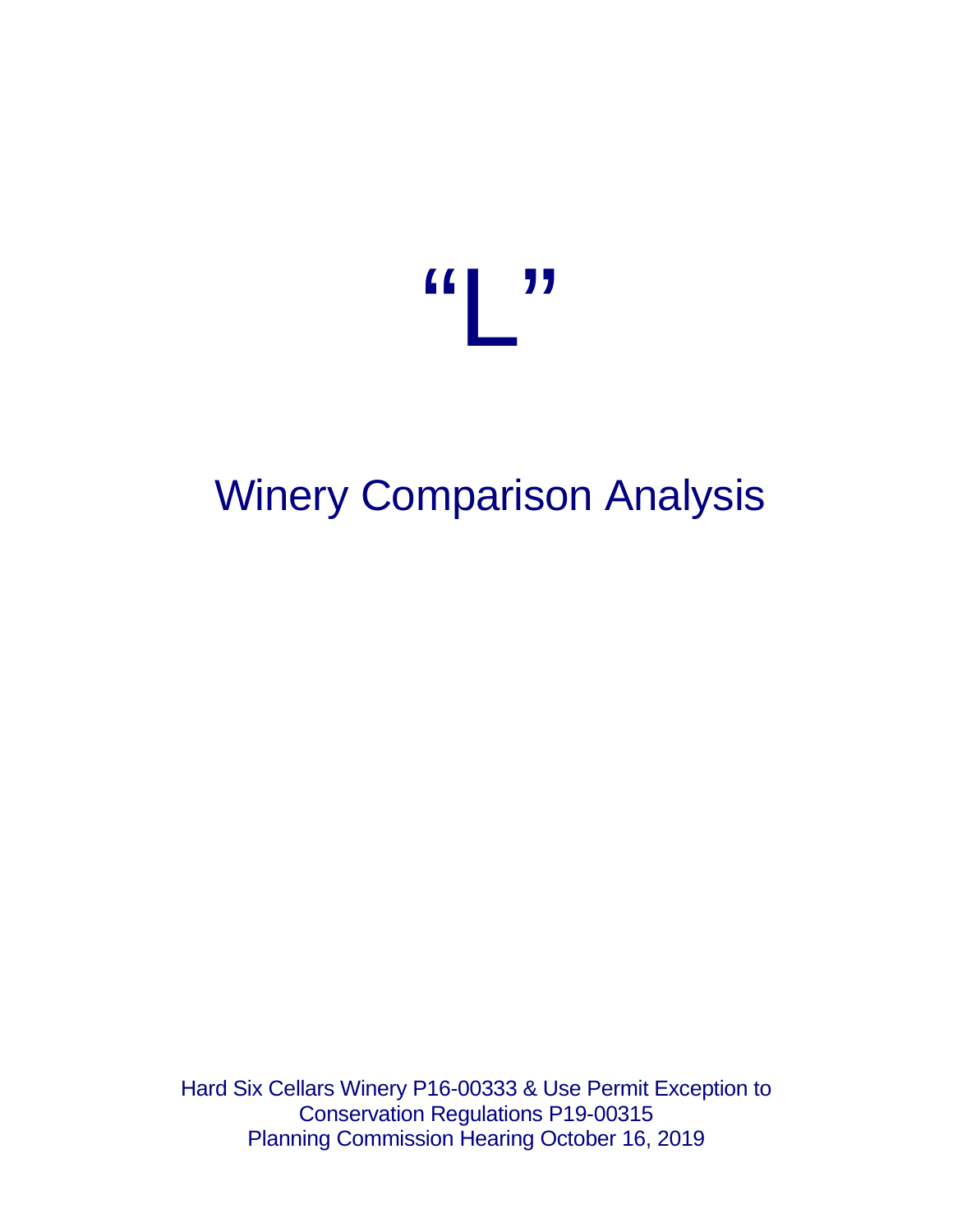# **Hard Six Cellars Permit #P16-00333-UP and #P19-00315-UP Summary of Location and Operation Criteria**

| <b>LOCATIONAL CRITERIA</b>                                                                                     | <b>STAFF COMMENTS</b>                                                                                                                                                                                                                                                                                                                                                                                                                                                                                                                                                                                                                                                                                                                                                                                                                                                                                                                                                                              |
|----------------------------------------------------------------------------------------------------------------|----------------------------------------------------------------------------------------------------------------------------------------------------------------------------------------------------------------------------------------------------------------------------------------------------------------------------------------------------------------------------------------------------------------------------------------------------------------------------------------------------------------------------------------------------------------------------------------------------------------------------------------------------------------------------------------------------------------------------------------------------------------------------------------------------------------------------------------------------------------------------------------------------------------------------------------------------------------------------------------------------|
| <b>Size of Parcel</b>                                                                                          | 53.04                                                                                                                                                                                                                                                                                                                                                                                                                                                                                                                                                                                                                                                                                                                                                                                                                                                                                                                                                                                              |
| <b>Proximity of Nearest Residence</b>                                                                          | 616 feet                                                                                                                                                                                                                                                                                                                                                                                                                                                                                                                                                                                                                                                                                                                                                                                                                                                                                                                                                                                           |
| Number of Wineries Located Within One Mile                                                                     | 7 producing and one approved                                                                                                                                                                                                                                                                                                                                                                                                                                                                                                                                                                                                                                                                                                                                                                                                                                                                                                                                                                       |
| Located Within the Napa Valley Business Park (AKA                                                              |                                                                                                                                                                                                                                                                                                                                                                                                                                                                                                                                                                                                                                                                                                                                                                                                                                                                                                                                                                                                    |
| Airport Industrial Area)                                                                                       | <b>No</b>                                                                                                                                                                                                                                                                                                                                                                                                                                                                                                                                                                                                                                                                                                                                                                                                                                                                                                                                                                                          |
| Primary Road Currently or Projected to be Level of                                                             |                                                                                                                                                                                                                                                                                                                                                                                                                                                                                                                                                                                                                                                                                                                                                                                                                                                                                                                                                                                                    |
| Service D or Below                                                                                             | <b>No</b>                                                                                                                                                                                                                                                                                                                                                                                                                                                                                                                                                                                                                                                                                                                                                                                                                                                                                                                                                                                          |
| Primary Road a Dead End                                                                                        | Yes                                                                                                                                                                                                                                                                                                                                                                                                                                                                                                                                                                                                                                                                                                                                                                                                                                                                                                                                                                                                |
| Located Within a Flood Zone                                                                                    | No                                                                                                                                                                                                                                                                                                                                                                                                                                                                                                                                                                                                                                                                                                                                                                                                                                                                                                                                                                                                 |
| Located Within a Municipal Reservoir Watershed                                                                 | <b>No</b>                                                                                                                                                                                                                                                                                                                                                                                                                                                                                                                                                                                                                                                                                                                                                                                                                                                                                                                                                                                          |
| Located Within a State Responsibility Area or Fire                                                             | <b>State Responsibility Area</b>                                                                                                                                                                                                                                                                                                                                                                                                                                                                                                                                                                                                                                                                                                                                                                                                                                                                                                                                                                   |
| Hazard Severity Zone                                                                                           | Very High Fire Hazard Severity Zone                                                                                                                                                                                                                                                                                                                                                                                                                                                                                                                                                                                                                                                                                                                                                                                                                                                                                                                                                                |
| Located Within an Area of Expansive Soils                                                                      | No                                                                                                                                                                                                                                                                                                                                                                                                                                                                                                                                                                                                                                                                                                                                                                                                                                                                                                                                                                                                 |
| Located Within a Protected County Viewshed                                                                     | Yes                                                                                                                                                                                                                                                                                                                                                                                                                                                                                                                                                                                                                                                                                                                                                                                                                                                                                                                                                                                                |
| Result in the Loss of Sensitive Habitat                                                                        | <b>No</b>                                                                                                                                                                                                                                                                                                                                                                                                                                                                                                                                                                                                                                                                                                                                                                                                                                                                                                                                                                                          |
| <b>OPERATIONAL CRITERIA</b>                                                                                    | <b>STAFF COMMENTS</b>                                                                                                                                                                                                                                                                                                                                                                                                                                                                                                                                                                                                                                                                                                                                                                                                                                                                                                                                                                              |
| Napa Green Certified or Other Related Program                                                                  | <b>No</b>                                                                                                                                                                                                                                                                                                                                                                                                                                                                                                                                                                                                                                                                                                                                                                                                                                                                                                                                                                                          |
| Percentage of Estate Grapes Proposed                                                                           | 4 acres - approximately 2,880 gallons - 14%                                                                                                                                                                                                                                                                                                                                                                                                                                                                                                                                                                                                                                                                                                                                                                                                                                                                                                                                                        |
| Number of Proposed Variances<br><b>Wastewater Processed On-Site</b>                                            | Conservation Regulations Exception and RSS Exception<br>Yes                                                                                                                                                                                                                                                                                                                                                                                                                                                                                                                                                                                                                                                                                                                                                                                                                                                                                                                                        |
| <b>Voluntary Greenhouse Gas Emission Reduction</b>                                                             |                                                                                                                                                                                                                                                                                                                                                                                                                                                                                                                                                                                                                                                                                                                                                                                                                                                                                                                                                                                                    |
| <b>Measures Proposed</b>                                                                                       |                                                                                                                                                                                                                                                                                                                                                                                                                                                                                                                                                                                                                                                                                                                                                                                                                                                                                                                                                                                                    |
|                                                                                                                | Preservation of developable open space in a<br>conservation easement; solar hot water heating;<br>energy conserving lighting; energy star roof/living<br>roof/cool roof; installation of water efficient fixtures;<br>low-impact development (LID); water efficient<br>landscape; recycle 75 percent of all waste; compost 75<br>percent of food and garden material; implement a<br>sustainable purchasing and shipping program; electric<br>vehicle charging station installation; site design that is<br>oriented and designed to optimize conditions for<br>natural heating, cooling, and day lighting of interior<br>spaces, and to maximize winter sun exposure; such as<br>a cave (a cave is proposed); limit the amount of<br>grading and tree removal; education to staff and<br>visitors on sustainable practices; use of 70 to 80<br>percent cover crop; and retain biomass removed via<br>pruning and thinning by chipping the material and<br>reusing it rather than burning on-site. |
| Vanpools, Flexible Work Shifts, Shuttles, or Other<br><b>Traffic Congestion Management Strategies Proposed</b> | Yes, TDM plan required as mitigation measure.                                                                                                                                                                                                                                                                                                                                                                                                                                                                                                                                                                                                                                                                                                                                                                                                                                                                                                                                                      |
|                                                                                                                |                                                                                                                                                                                                                                                                                                                                                                                                                                                                                                                                                                                                                                                                                                                                                                                                                                                                                                                                                                                                    |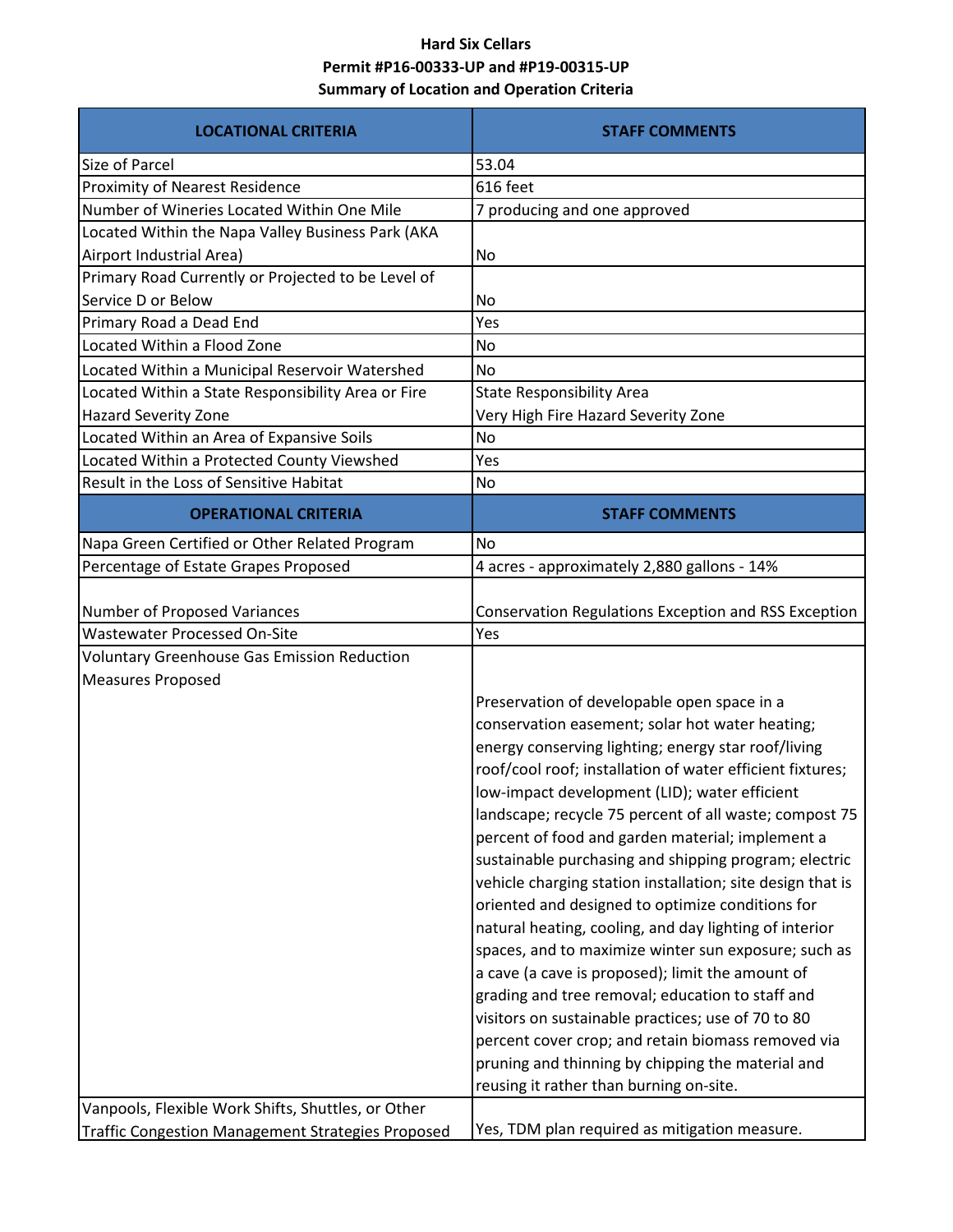# **Hard Six Cellars Permit #P16-00333-UP and #P19-00315-UP Summary of Location and Operation Criteria**

| Violations Currently Under Investigation        | No.                                      |
|-------------------------------------------------|------------------------------------------|
| High Efficiency Water Use Measures Proposed     | Installation of water efficient fixtures |
| Existing Vineyards Proposed to be Removed       | No.                                      |
| On-Site Employee or Farmworker Housing Proposed | INo.                                     |
| Site Served by a Municipal Water Supply         | No.                                      |
| Site Served by a Municipal Sewer System         | No.                                      |
| Recycled Water Use Proposed                     | No.                                      |
| New Vineyards Plantings Proposed                | No.                                      |
| Hold & Haul Proposed                            | No.                                      |
| Trucked in Water Proposed                       | <b>No</b>                                |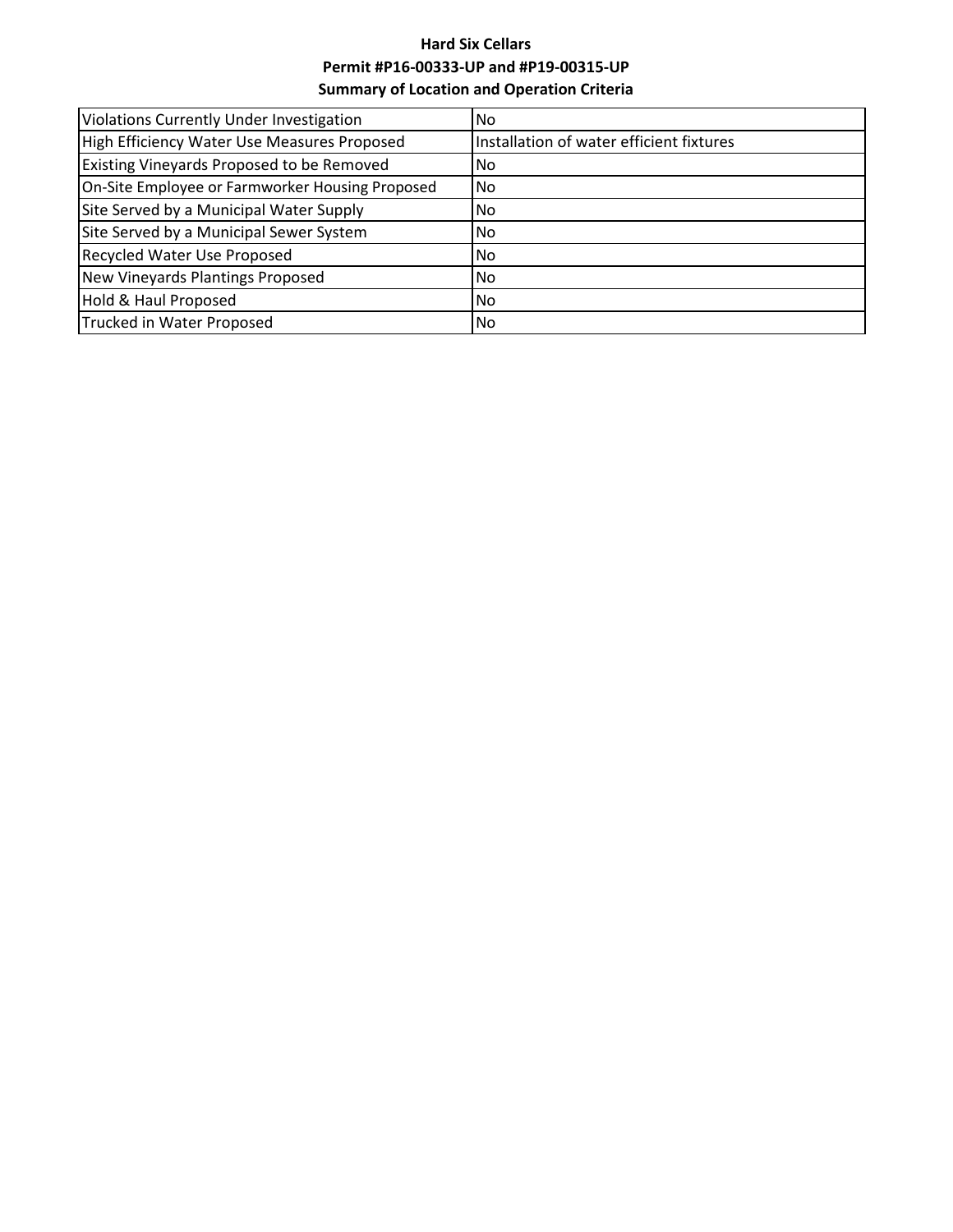## **Hard Six Cellars Permit #P16-00333-UP and #P19-00315-UP Wineries within 1 Mile**

|                                 |                             |                  |                  |                   |                 |                 | <b>Number of</b> |                  |
|---------------------------------|-----------------------------|------------------|------------------|-------------------|-----------------|-----------------|------------------|------------------|
|                                 |                             |                  |                  |                   | Tours,          | <b>Weekly</b>   | <b>Marketing</b> |                  |
| <b>Name</b>                     | <b>Address</b>              | <b>Bldg Size</b> | <b>Cave Size</b> | <b>Production</b> | <b>Tastings</b> | <b>Visitors</b> | <b>Events</b>    | <b>Employees</b> |
| <b>IDIAMOND MOUNTAIN WINERY</b> | 12111 DIAMOND MOUNTAIN ROAD | 1,408            | 1,540            | 10,000 APPT       |                 | 25              | 16               |                  |
| <b>CHECKERBOARD VINEYARDS</b>   | 4331 AZALEA SPRINGS WAY     | 8,498            | 19,000           | 15,000 APPT       |                 | 75 <sub>1</sub> |                  |                  |
| <b>TEACHWORTH WINERY</b>        | 4451 N. ST. HELENA HIGHWAY  | 800              |                  | 5,000 PVT         |                 |                 |                  |                  |
| <b>JOSEPH CELLARS</b>           | 4455 N. ST. HELENA HIGHWAY  | 4,702            | 15,798           | 30,000 APPT       |                 | 525             | 106              | h                |
| 1510 ACQUISITION LLC            | 1510 DIAMOND MOUNTAIN ROAD  | 4,400            | 6,700            | 25,000 APPT       |                 | 20              | 18               |                  |
| 1520 ACQUISITION LLC            | 1520 DIAMOND MOUNTAIN ROAD  | 5,237            | 4,710            | 9,200 APPT        |                 | 100             | 18               |                  |
| <b>DIAMOND CREEK VINEYARDS</b>  | 1500 DIAMOND MOUNTAIN ROAD  | 9,000            |                  | 10,000 APPT       |                 | 10              |                  |                  |

| APPROVED |
|----------|
|----------|

| WALLIS L.<br>FAMILV<br>:51A11 | I DIAMOND MOUNTAIN ROAD | $\sim$ | ADD <sup>-</sup><br>30.00C<br>σT | 108 | $\overline{\phantom{a}}$ |
|-------------------------------|-------------------------|--------|----------------------------------|-----|--------------------------|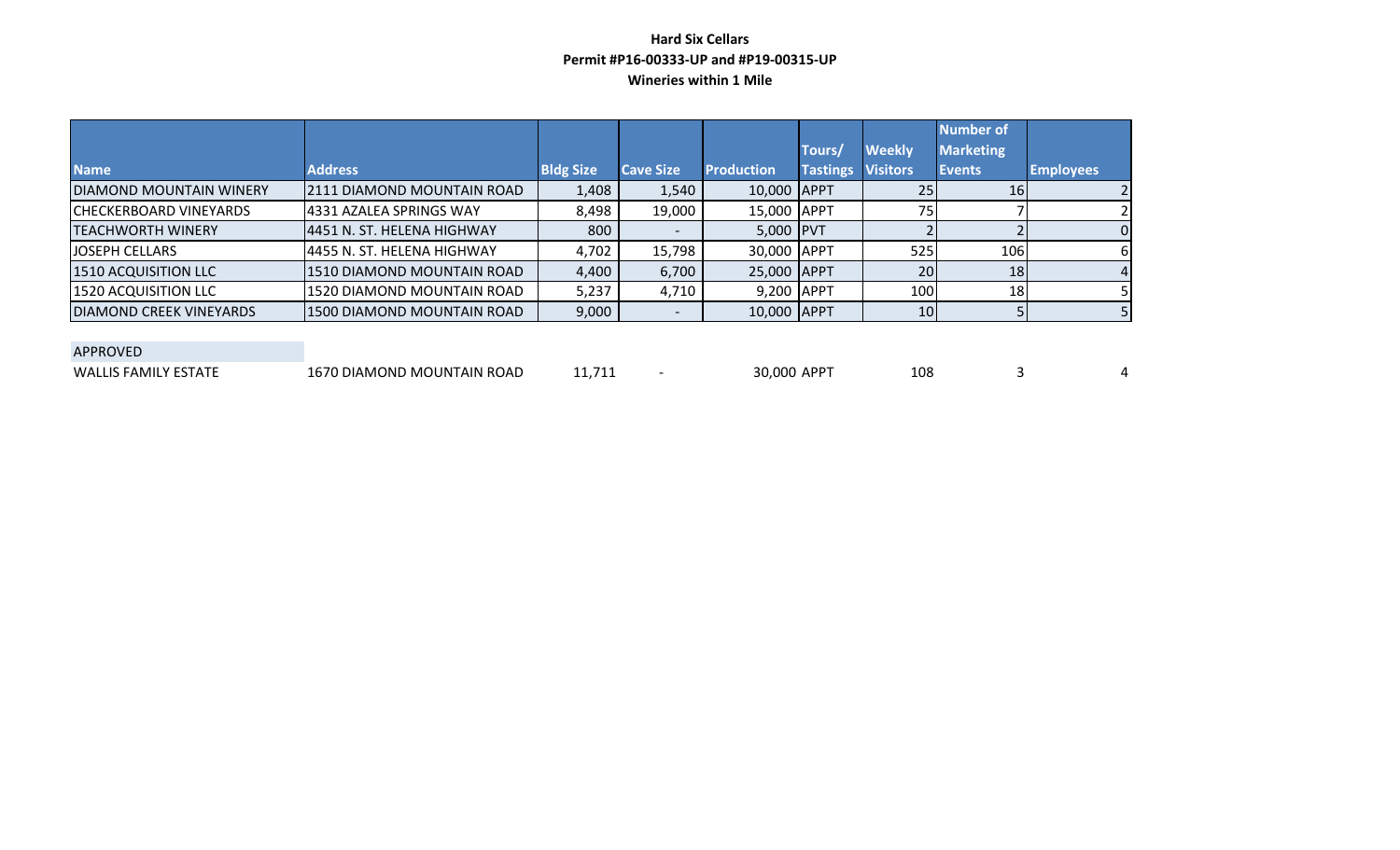#### **Hard Six Cellars Permit #P16-00333-UP and #P19-00315-UP Winery Comparison (20,000 gallons)**

| BY APPOINTMENT WINERIES           |                  |                          |                   |                 |                 |                 |                  |                  |                   |                 |                     |
|-----------------------------------|------------------|--------------------------|-------------------|-----------------|-----------------|-----------------|------------------|------------------|-------------------|-----------------|---------------------|
|                                   |                  |                          |                   |                 |                 |                 | <b>Annual</b>    | <b>Number of</b> |                   |                 |                     |
|                                   |                  |                          |                   | <b>Daily</b>    | <b>Weekly</b>   | <b>Annual</b>   | <b>Marketing</b> | <b>Marketing</b> | <b>Annual</b>     |                 |                     |
| <b>Name</b>                       | <b>Bldg Size</b> | <b>Cave Size</b>         | <b>Production</b> | <b>Visitors</b> | <b>Visitors</b> | <b>Visitors</b> | <b>Visitors</b>  | <b>Events</b>    | <b>Visitation</b> | <b>Acres</b>    | <b>Location</b>     |
| <b>JERICHO CANYON WINERY</b>      | 7,160            | 4,100                    | 20,000            | 10              | 15              | 780             | 120              | 4                | 900               | 131.05 hillside |                     |
| YOUNG WINERY                      | 8,384            |                          | 20,000            | $\mathbf{1}$    | $\overline{2}$  | 104             |                  |                  | 104               |                 | 99.88 Pope Valley   |
| <b>ABREU HOWELL MTN VINEYARDS</b> | 5.144            | 13,200                   | 20.000            |                 | 12              | 624             | 170              | $\overline{7}$   | 794               |                 | 33.62 Angwin        |
| HOWFLL AT THE MOON WINERY         | 2,495            | $\overline{\phantom{a}}$ | 20,000            | $\overline{4}$  | 10              | 520             | 170              | $\overline{7}$   | 690               |                 | 20.36 Angwin        |
| <b>BEHRENS FAMILY WINERY</b>      | 7,319            |                          | 20.000            | 32              | 224             | 11,648          | 340              | 8                | 11.988            |                 | 19.96 hillside      |
| <b>AMICI CELLARS</b>              | 5,000            |                          | 20,000            | 25              | 5               | 260             | 100              | 6                | 360               |                 | 11.97 hillside      |
| <b>DUNN VINEYARDS</b>             | 2,050            | 6,000                    | 20,000            |                 | 20              | 1,040           |                  |                  | 260               |                 | 39 Angwin           |
| THE VINEYARDIST                   | 5,700            | 7,500                    | 20,000            | 15              | 20              | 1,040           | 300              | 10               | 1,340             |                 | 40 hillside         |
| <b>CLARK CLAUDON VINEYARD</b>     | 6,277            | 4,100                    | 20,000            | $\overline{4}$  | 8               | 416             | 220              | $\overline{7}$   | 636               |                 | 67.25 hillside      |
| <b>MANSFIELD WINERY</b>           | 15,688           |                          | 20,000            | 20              | 120             | 6.240           | 624              | 19               | 6.864             |                 | 2 hillside          |
| <b>GANDONA WINERY</b>             | 7,994            | 4,716                    | 20,000            | 12              | 72              | 3,744           | 700              | 13               | 4,444             |                 | 114.72 valley floor |
| <b>VENGE VINEYARDS</b>            | 19,298           | 9,000                    | 20,000            | 20              | 140             | 7.280           | 180              | 8                | 7,460             |                 | 12.37 valley floor  |
| <b>ADAMVS</b>                     | 14,509           | 6,000                    | 20,000            | 32              | 150             | 7,800           | 521              | 11               | 8,321             |                 | 68.33 Angwin        |
| <b>BRAVANTE WINERY</b>            | 8,100            | 2,300                    | 20,000            | $\overline{4}$  | 20              | 1,040           | 220              | 8                | 1,260             |                 | 20.44 Angwin        |
| <b>MARCIANO WINERY</b>            | 10,675           |                          | 20.000            | 15              | 75              | 3,900           | 375              | $\overline{7}$   | 4,275             |                 | 55.59 hillside      |
| <b>CORISON WINERY</b>             | 9,480            |                          | 20,000            | 25              | 10              | 520             | 106              | 8                | 626               |                 | 9.5 valley floor    |
| <b>MERUS WINES</b>                | 4.580            | 6,947                    | 20.000            | 25              | 125             | 6.500           | 130              | 10               | 6,630             |                 | 52.58 hillside      |
| <b>SCHWEIGER VINEYARDS</b>        | 15,664           |                          | 20,000            | 8               | 48              | 2,496           | 125              | 3                | 2,621             |                 | 45.04 hillside      |
| <b>MORLET FAMILY ESTATE</b>       | 4,121            | 5,000                    | 20,000            | 12              | 25              | 1,300           | 185              | 8                | 1,485             |                 | 10.18 hillside      |
| <b>KAPCSANDY WINERY</b>           | 11.820           |                          | 20,000            | 6               | 36              | 1.872           | 1.020            | 27               | 2.892             |                 | 19.47 valley floor  |
| <b>BROMAN CELLARS</b>             | 3.648            | 4,375                    | 20.000            | $\overline{2}$  | 10              | 520             | 195              | 10               | 715               |                 | 11.47 hillside      |
| <b>V MADRONE WINERY</b>           | 6,461            | $\overline{\phantom{a}}$ | 20.000            | 20              | 90              | 4.680           | 570              | 12               | 5,250             |                 | 7.85 hillside       |
| <b>MARTIN ESTATE</b>              | 5,420            |                          | 20,000            | 25              | 25              | 1,300           | 312              | 16               | 1,612             |                 | 11.57 valley floor  |
| <b>RELIC WINERY</b>               | 8,641            | 2,458                    | 20,000            | 20              | 120             | 4,180           | 278              | 11               | 4,458             |                 | 10.31 Soda Canyon   |
| PERATA WINERY                     | 4,780            |                          | 20.000            | 20              | 50              | 2,600           | 320              | 14               | 2,920             |                 | 47.69 valley floor  |
| <b>COLGIN PARTNERS WINERY</b>     | 18,686           |                          | 20,000            | 10              | 25              | 1,300           | 175              | 5                | 1,475             | 124.81 hillside |                     |
| 3646 SMR VINEYARD                 | 10.456           |                          | 20.000            | 12              | 84              | 4.368           | 584              | 27               | 4.952             |                 | 56.75 hillside      |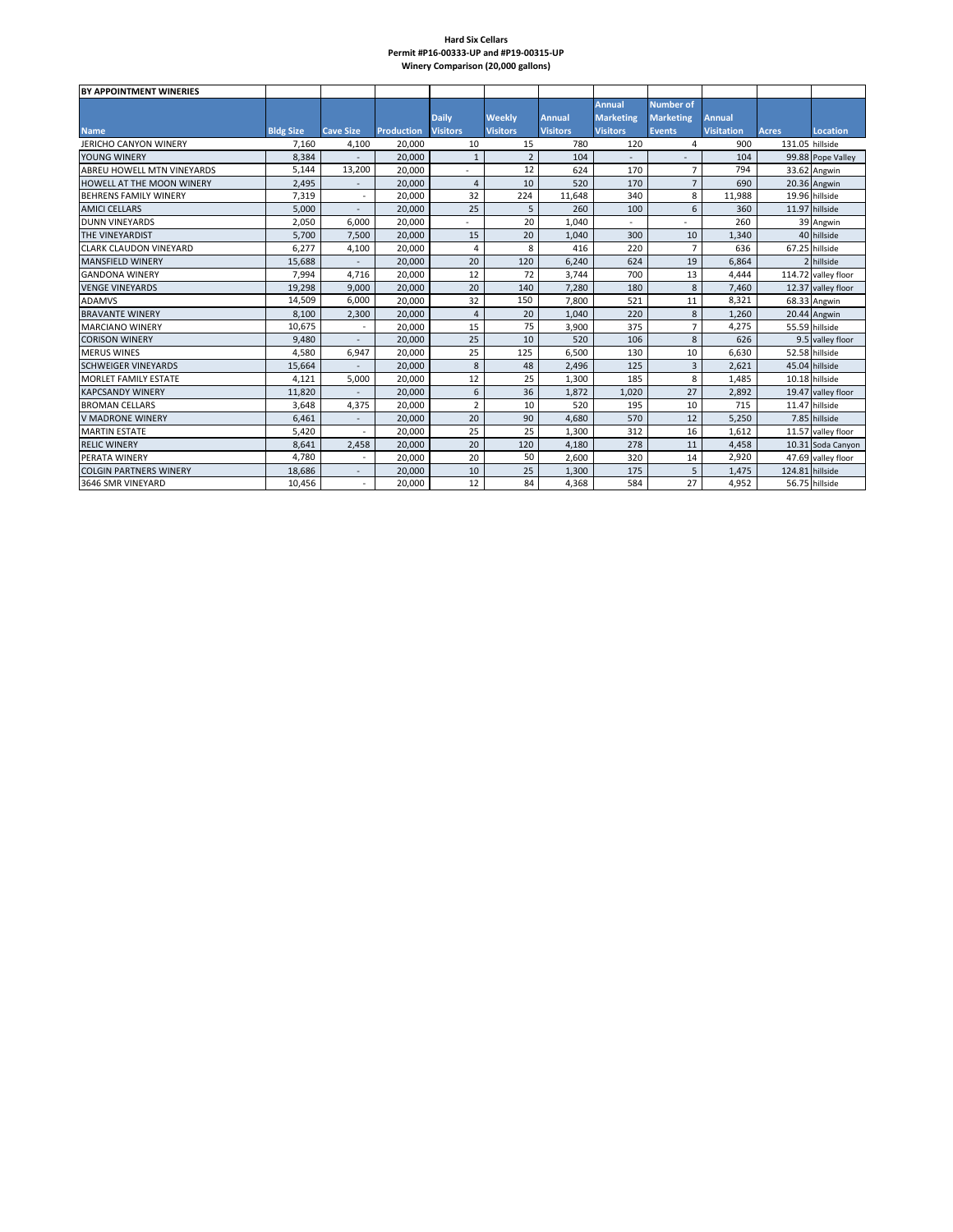#### **Hard Six Cellars Permit #P16-00333-UP and #P19-00315-UP Winery Comparison (20,000 gallons)**

| BY APPOINTMENT WINERIES (continued) |                  |                          |                   |                                 |                           |                                  |                                               |                                                       |                                    |           |                    |
|-------------------------------------|------------------|--------------------------|-------------------|---------------------------------|---------------------------|----------------------------------|-----------------------------------------------|-------------------------------------------------------|------------------------------------|-----------|--------------------|
| <b>Name</b>                         | <b>Bldg Size</b> | <b>Cave Size</b>         | <b>Production</b> | <b>Daily</b><br><b>Visitors</b> | Weekly<br><b>Visitors</b> | <b>Annual</b><br><b>Visitors</b> | Annual<br><b>Marketing</b><br><b>Visitors</b> | <b>Number of</b><br><b>Marketing</b><br><b>Events</b> | <b>Annual</b><br><b>Visitation</b> | Acres     | <b>Location</b>    |
| <b>WILLIAM COLE WINERY</b>          | 5,040            | 4,000                    | 20,000            | 5                               | 10                        | 520                              | 185                                           | 8                                                     | 705                                |           | 5.72 hillside      |
| <b>VIOLET VINEYARD</b>              | 5,666            | $\overline{\phantom{a}}$ | 20,000            | 10                              | 12                        | 624                              | 560                                           | 14                                                    | 1,184                              |           | 13.52 valley floor |
| <b>DEL DOTTO WINERY</b>             | 7,422            | 2,364                    | 20,000            | 10                              | 50                        | 2,600                            | 500                                           | 10                                                    | 3,100                              | 6.65 MST  |                    |
| <b>HDV</b>                          | 5,100            | $\overline{\phantom{a}}$ | 20,000            | 10                              | 25                        | 1,300                            | 210                                           | $\overline{7}$                                        | 1,510                              |           | 18.14 valley floor |
| <b>SAM JASPER WINERY</b>            | 17,400           | $\sim$                   | 20,000            | 25                              | 160                       | 8,320                            | 550                                           | 23                                                    | 8,870                              |           | 10.23 valley floor |
| <b>CHATEAU 15 WINERY</b>            | 2,828            | 11,338                   | 20,000            | 4                               | 36                        | 1,872                            | 460                                           | 14                                                    | 2,332                              | 12.33 MST |                    |
| <b>GARGIULO WINERY</b>              | 4,420            | ٠                        | 20,000            | 10                              | 70                        | 3,640                            | 480                                           | 12                                                    | 4,120                              |           | 11.18 hillside     |
| <b>FOLEY JOHNSON WINERY</b>         | 20,616           | $\sim$                   | 20,000            | 50                              | 350                       | 18,200                           | 1,700                                         | 56                                                    | 19,900                             |           | 39.78 valley floor |
| <b>KENEFICK WINERY</b>              | 3,840            | $\overline{\phantom{a}}$ | 20,000            | 12                              | 84                        | 4,380                            | 350                                           | 11                                                    | 4,730                              |           | 44.28 hillside     |
| O' BRIEN WINERY                     | 8,457            | $\overline{\phantom{a}}$ | 20,000            | 40                              | 280                       | 14,560                           | 360                                           | 12                                                    | 14,920                             |           | 26.93 valley floor |
| <b>MCVICAR WINERY</b>               | 1,731            | $\overline{\phantom{a}}$ | 20,000            | 12                              | 84                        | 624                              | 300                                           | 10                                                    | 924                                |           | 7.51 valley floor  |
|                                     |                  |                          |                   |                                 |                           |                                  |                                               |                                                       |                                    |           |                    |
| <b>AVERAGE CALCULATION</b>          | 8,212            | 2,458                    | 20,000            | 15                              | 71                        | 3,545                            | 360                                           | 12                                                    | 3,885                              | 36.27     |                    |
| <b>MEDIAN CALCULATION</b>           | 6,811            | $\mathbf{0}$             | 20,000            | 12                              | 42                        | 1,872                            | 300                                           | 10                                                    | 2,477                              | 15.83     |                    |
| <b>HARD SIX CELLARS</b>             | 3,969            | 7,135                    | 20,000            | 16                              | 112                       | 5,824                            | 425                                           | 5                                                     | 6,249                              |           | 53.04 hillside     |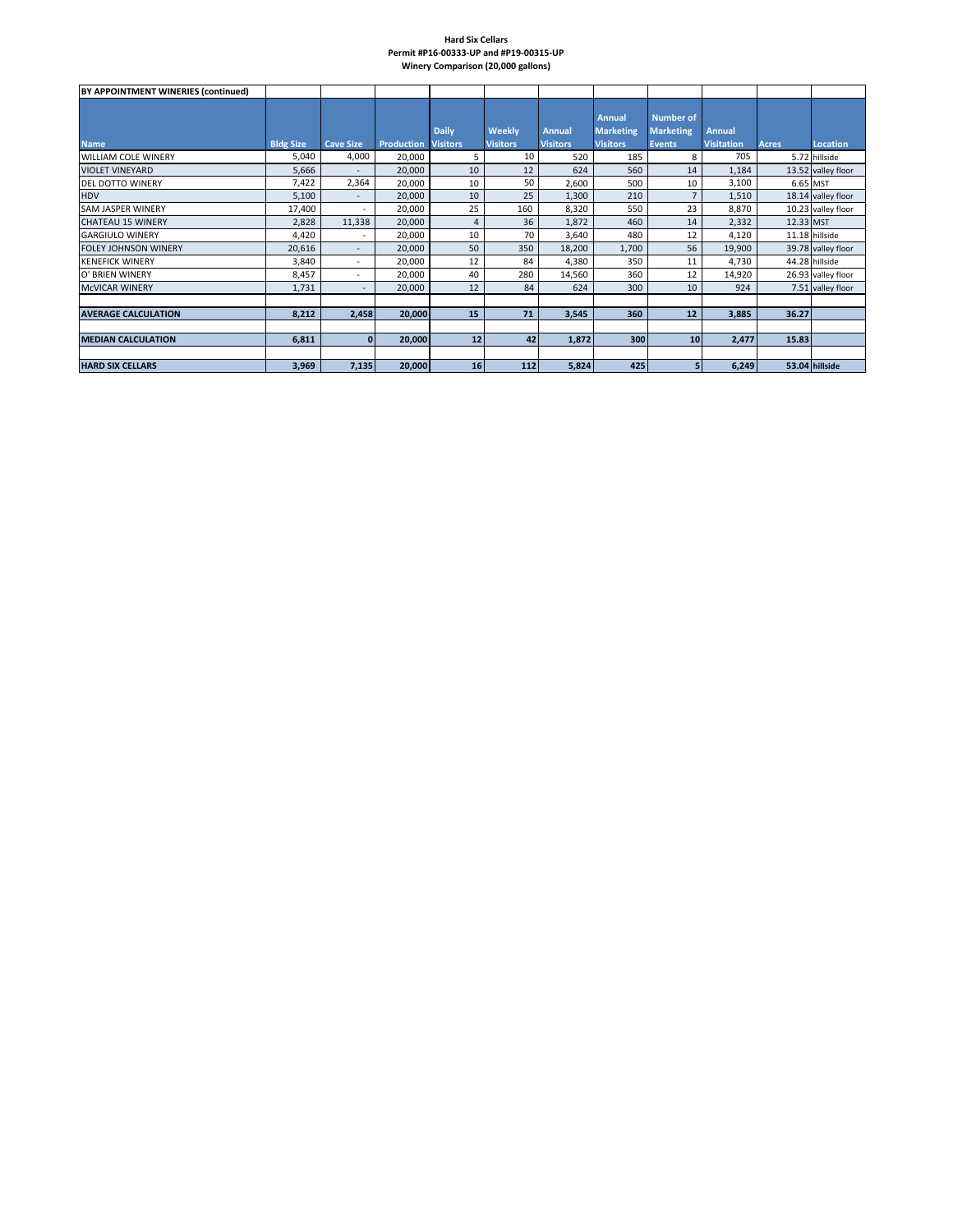## **Hard Six Cellars Permit #P16-00333-UP and #P19-00315-UP Winery Comparison 20,000 Gallons**

| <b>PRE-WDO WINERIES</b>        |                  |                  |                   |                       |                 |                 |                  |                  |                   |                 |                      |
|--------------------------------|------------------|------------------|-------------------|-----------------------|-----------------|-----------------|------------------|------------------|-------------------|-----------------|----------------------|
|                                |                  |                  |                   |                       |                 |                 | <b>Annual</b>    | <b>Number of</b> |                   |                 |                      |
|                                |                  |                  |                   |                       | <b>Weekly</b>   | <b>Annual</b>   | <b>Marketing</b> | <b>Marketing</b> | <b>Annual</b>     |                 |                      |
| <b>Name</b>                    | <b>Bldg Size</b> | <b>Cave Size</b> | <b>Production</b> | <b>Daily Visitors</b> | <b>Visitors</b> | <b>Visitors</b> | <b>Visitors</b>  | <b>Events</b>    | <b>Visitation</b> | <b>Acres</b>    | <b>Location</b>      |
| <b>BARNETT VINEYARDS</b>       | 1,800            | 3,276            | 20,000            |                       | $\overline{0}$  | $\Omega$        | $\Omega$         | $\mathbf{0}$     | $\Omega$          |                 | 39.96 hillside       |
| <b>ARAUJO ESTATES WINERY</b>   | 8,703            | 9,700            | 20,000            | 18                    | 126             | 6,552           | 573              | 15               | 7,125             |                 | 162.23 valley floor  |
| <b>LA JOTA VINEYARD</b>        | 5,000            | 5,700            | 20,000            | $\Omega$              |                 | 208             | $\overline{0}$   | $\overline{0}$   | 208               |                 | 6.57 Angwin          |
| <b>FLEURY FAMILY WINERY</b>    | 4,230            | U                | 20,000            | $\Omega$              | $\mathbf 0$     | 1,800           | $\mathbf 0$      | $\mathbf 0$      | 1,800             |                 | 10.12 valley floor   |
| <b>THE TERRACES</b>            | 1,964            | $\Omega$         | 20,000            |                       | 10              | 520             | $\overline{0}$   | $\mathbf{0}$     | 520               |                 | 21.19 hillside       |
| POPE VALLEY WINERY             | 4,836            | 0                | 20,000            | $\Omega$              | 20              | 1,040           | $\overline{0}$   | $\mathbf 0$      | 1,040             |                 | 36.41 Pope Valley    |
| <b>COOK FAMILY WINERY</b>      | 2,789            | $\Omega$         | 20,000            | $\Omega$              | 34              | 1,747           | $\overline{0}$   | $\mathbf{0}$     | 1,747             |                 | 26.44 hillside       |
| PINA CELLARS                   | 3,000            | 0                | 20,000            | $\Omega$              | 30              | 1,560           | $\mathbf 0$      | $\mathbf 0$      | 1,560             |                 | 23.19 hillside       |
| <b>SCREAMING EAGLE WINERY</b>  | 22,333           | 16,000           | 20,000            |                       | 15              | 780             | $\mathbf 0$      | $\mathbf{0}$     | 780               |                 | 73.13 valley floor   |
| <b>SEAVEY VINEYARD</b>         | 12,085           | $\Omega$         | 20,000            | 15                    | 6               | 312             | 50               |                  | 362               | 143.42 hillside |                      |
| <b>LODESTONE VINEYARDS</b>     | 8,752            | 7,230            | 20,000            | 35                    | 245             | 12,740          | 390              | 8                | 13,130            |                 | 42.1 hillside        |
| MT VEEDER WINERY               | 3,300            | U                | 20,000            | $\Omega$              |                 | 104             | $\Omega$         | $\mathbf 0$      | 104               |                 | 20.44 hillside       |
| <b>DANA ESTATES</b>            | 8,886            | 19,000           | 20,000            | $6 \overline{6}$      | 20              | 1,040           | 240              | $\overline{4}$   | 1,280             |                 | 26.54 valley floor   |
| <b>TRES SABORES</b>            | 2,150            | 780              | 20,000            |                       | $\Delta$        | 208             | 0                | $\mathbf 0$      | 208               |                 | 24.7 hillside        |
| <b>QUIXOTE WINERY</b>          | 8,050            | $\overline{0}$   | 20,000            | 10                    | 70              | 3,640           | $\overline{0}$   | $\Omega$         | 3,640             |                 | 42.39 valley floor   |
| <b>SIGNORELLO WINERY</b>       | 2,320            | 0                | 20,000            | 20                    | 120             | 6,240           | 240              | 12               | 6,480             |                 | 56.59 valley floor   |
| <b>RAZI WINERY</b>             | 4,600            | $\Omega$         | 20,000            | 15                    | 50              | 2,600           | $\Omega$         | $\overline{0}$   | 2,600             |                 | 14.55 valley floor   |
| <b>SODARO WINERY</b>           | 4,900            | 0                | 20,000            | $\mathbf{0}$          | $\Omega$        | $\Omega$        | 148              | 13               | 148               | $21.3$ MST      |                      |
| <b>THEOREM WINERY</b>          | 23,458           | $\Omega$         | 20,000            | 15                    | 105             | 5,460           | 220              | $\overline{4}$   | 5,680             |                 | 41.45 hillside       |
| <b>CARVER SUTRO WINERY</b>     | 3,265            | 6,700            | 20,000            | 20                    | 120             | 6,240           | 370              | 10               | 6,610             |                 | 86 hillside          |
| <b>ONE HOPE WINERY</b>         | 17,063           |                  | 20,000            | 20                    | 100             | 5,200           | 1,595            | 38               | 6,795             |                 | $10.21$ valley floor |
| <b>ENVY WINES</b>              | 7,242            | $\Omega$         | 20,000            | 8                     | 56              | 2,912           | 1,460            | 26               | 4,372             |                 | 18.76 valley floor   |
| <b>DELECTUS (MILAT WINERY)</b> | 5,340            | $\Omega$         | 20,000            | 20                    | 140             | 7,280           | $\overline{0}$   | $\mathbf 0$      | 7,280             |                 | 10.5 valley floor    |
| <b>DUTCH HENRY WINERY</b>      | 2,600            | 4,500            | 20,000            | 10                    | 50              | 2,600           | 0                | $\mathbf 0$      | 2,600             |                 | 9.29 hillside        |
| Wermuth Winery/Rancho De Las   |                  |                  |                   |                       |                 |                 |                  |                  |                   |                 |                      |
| <b>Flores</b>                  | 775              | 0                | 20,000            | 30 <sup>°</sup>       | 100             | 5,200           | $\mathbf{0}$     | $\Omega$         | 5,200             |                 | 7.44 hillside        |
| <b>VILLA HELENA</b>            | 5012             | 0                | 20,000            | 15                    | 20              | 1,040           | 70               | $\overline{2}$   | 110               |                 | 4 valley floor       |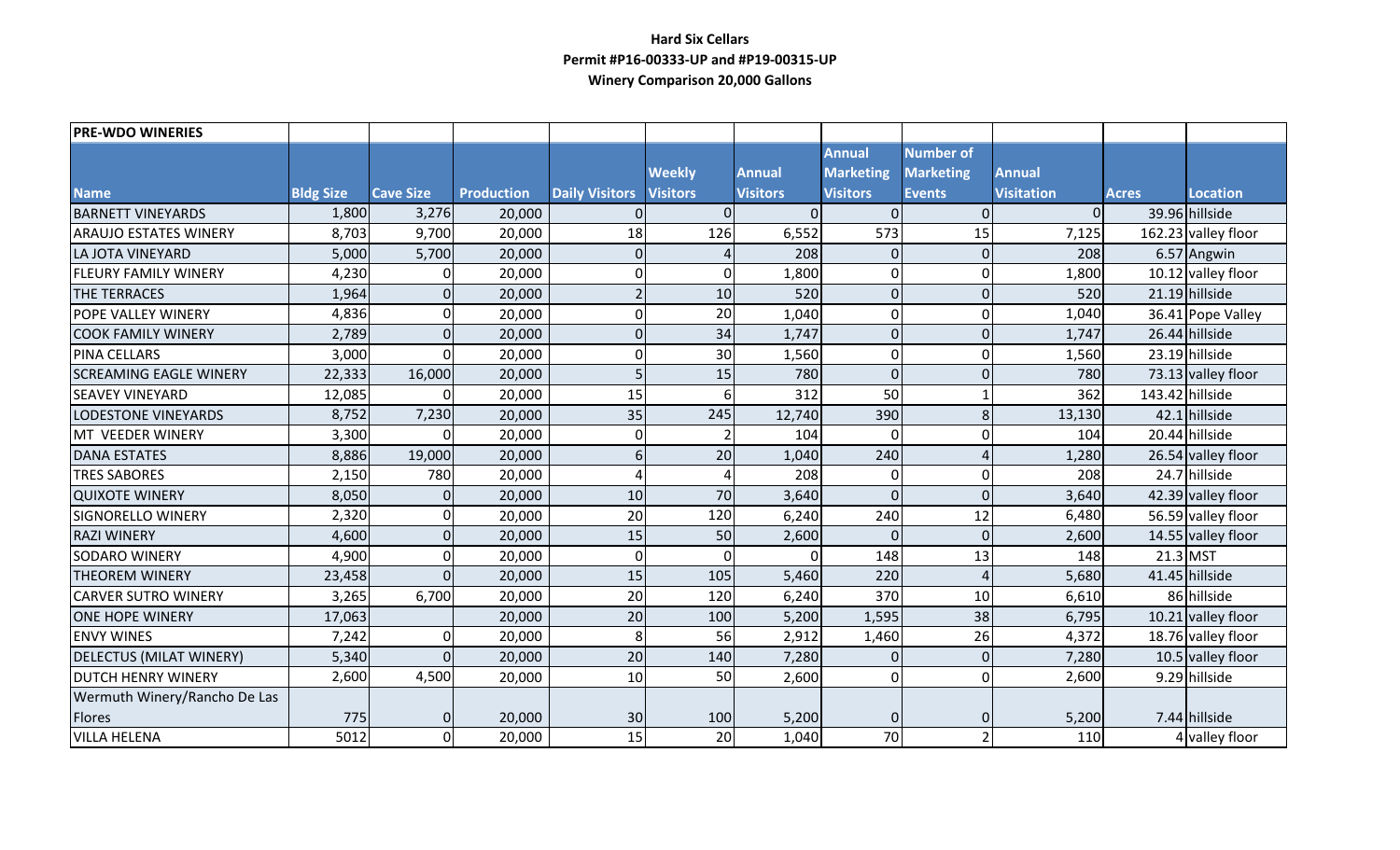## **Hard Six Cellars Permit #P16-00333-UP and #P19-00315-UP Winery Comparison 20,000 Gallons**

| <b>Name</b>                | <b>Bldg Size</b> | <b>Cave Size</b> | <b>Production</b> | <b>Daily Visitors Visitors</b> | <b>Weekly</b> | <b>Annual</b><br><b>Visitors</b> | <b>Annual</b><br><b>Marketing</b><br><b>Visitors</b> | <b>Number of</b><br><b>Marketing</b><br>Events | <b>Annual</b><br><b>Visitation</b> | <b>Acres</b> | <b>Location</b> |
|----------------------------|------------------|------------------|-------------------|--------------------------------|---------------|----------------------------------|------------------------------------------------------|------------------------------------------------|------------------------------------|--------------|-----------------|
|                            |                  |                  |                   |                                |               |                                  |                                                      |                                                |                                    |              |                 |
| <b>AVERAGE CALCULATION</b> | 6,710            | 2,915            | 20,000            | 10 <sup>1</sup>                | 56            | 2,962                            | 206                                                  |                                                | 3,130                              | 37.67        |                 |
|                            |                  |                  |                   |                                |               |                                  |                                                      |                                                |                                    |              |                 |
| <b>MEDIAN CALCULATION</b>  | 4,868            |                  | 20,000            |                                | 32            | 32                               | 1,774                                                |                                                | 1,774                              | 24           |                 |
|                            |                  |                  |                   |                                |               |                                  |                                                      |                                                |                                    |              |                 |
|                            |                  |                  |                   |                                |               |                                  |                                                      |                                                |                                    |              |                 |
| <b>HARD SIX CELLARS</b>    | 3,969            | 7,135            | 20,000            | 16                             | $112$         | 5,824                            | 425                                                  |                                                | 6,249                              |              | 53.04 hillside  |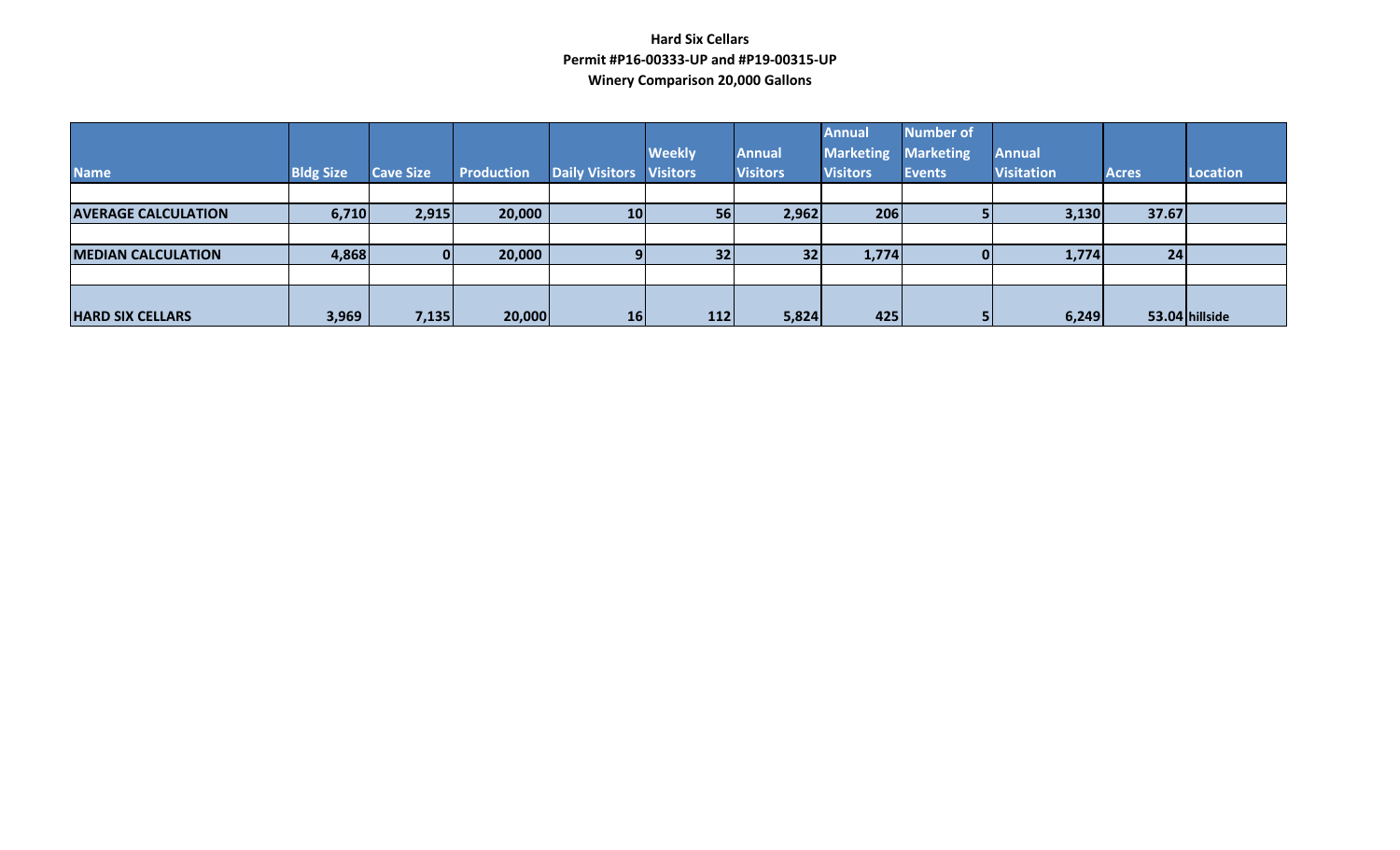## **Hard Six Celllars Permit #P16-00333-UP and #P19-00315-UP Winery Comparison 20,000 Gallons**

| NAPA VALLEY BUSINESS PARK (AKA AIRPORT INDUSTRIAL AREA) WINERY PERMITS |        |                            |                   |                 |                 |                  |                 |                          |                          |                 |                |                      |
|------------------------------------------------------------------------|--------|----------------------------|-------------------|-----------------|-----------------|------------------|-----------------|--------------------------|--------------------------|-----------------|----------------|----------------------|
|                                                                        |        |                            |                   |                 |                 |                  |                 | <b>Annual</b>            | <b>Number of</b>         |                 |                |                      |
|                                                                        |        |                            |                   | Tours/          | <b>Daily</b>    | <b>Weekly</b>    | <b>Annual</b>   | <b>Marketing</b>         | <b>Marketing</b>         | <b>Total</b>    |                |                      |
| <b>Name</b>                                                            |        | <b>Bldg Size Cave Size</b> | <b>Production</b> | <b>Tastings</b> | <b>Visitors</b> | <b>Visitors</b>  | <b>Visitors</b> | <b>Visitors</b>          | <b>Events</b>            | <b>Visitors</b> | <b>Acres</b>   | Location             |
| <b>ROCCA FAMILY WINERY</b>                                             | 11,770 |                            | 20,000 APPT       |                 | 32              | 224              | 11,648          | 10,800                   | 213                      | 22,448          |                | industrial           |
| PEJU                                                                   | 12,800 | O                          | 20,000 APPT       |                 | 10              | 70               | 3,640           | 100                      | $\mathbf{1}$             | 3,740           |                | Industrial           |
| <b>SMALL WINERY EXEMPTION PERMITS</b>                                  |        |                            |                   |                 |                 |                  |                 |                          |                          |                 |                |                      |
|                                                                        |        |                            |                   |                 |                 |                  |                 | <b>Annual</b>            | <b>Number of</b>         |                 |                |                      |
|                                                                        |        |                            |                   | Tours/          | <b>Daily</b>    | <b>Weekly</b>    | <b>Annual</b>   | <b>Marketing</b>         | <b>Marketing</b>         | <b>Total</b>    |                |                      |
| <b>Name</b>                                                            |        | <b>Bldg Size Cave Size</b> | <b>Production</b> | <b>Tastings</b> | <b>Visitors</b> | <b>Visitors</b>  | <b>Visitors</b> | <b>Visitors</b>          | <b>Events</b>            | <b>Visitors</b> | <b>Acres</b>   | <b>Location</b>      |
| <b>HELENA VIEW - JOHNSTON VINEYARDS</b>                                | 1,200  |                            |                   | 20,000 TST APPT |                 |                  |                 | $\overline{\phantom{a}}$ | $\overline{\phantom{a}}$ |                 |                | 6.25 hillside        |
| <b>SEARS WINERY</b>                                                    | 4,765  | 3,600                      | 20,000 APPT       |                 | 16              | 112              | 5,824           | 300                      | 10                       | 6,124           |                | 65.18 Angwin         |
| <b>AETNA SPRING CELLARS</b>                                            | 2,500  |                            |                   | 20,000 TST APPT |                 | $\Omega$         |                 |                          |                          | $\Omega$        |                | 41.18 Pope Valley    |
| <b>BOND ESTATES</b>                                                    | 4,402  | 10,400                     |                   | 20,000 TST APPT | $\Omega$        | 0                |                 | $\Omega$                 | $\Omega$                 | $\mathbf 0$     |                | 38.79 hillside       |
| DOMAINE CHARBAY WINERY                                                 | 7,500  | $\Omega$                   | 20,000 APPT       |                 | $\Omega$        | $\overline{0}$   | $\Omega$        | $\Omega$                 | $\Omega$                 | $\overline{0}$  |                | 10.56 hillside       |
| <b>SPRING MOUNTAIN VINEYARDS #2</b>                                    | 8,550  | 0                          |                   | 20,000 TST APPT | $\Omega$        | $\Omega$         |                 | $\Omega$                 | $\Omega$                 | $\Omega$        |                | 270.2 hillside       |
| PHILIP VINEYARD                                                        | 5,000  | $\Omega$                   |                   | 20,000 TST APPT | $\Omega$        | $\overline{0}$   | 0               | $\Omega$                 | $\Omega$                 | $\overline{0}$  |                | 22.37 hillside       |
| <b>FRISINGER VINEYARDS</b>                                             | 1,008  | 5,000                      | 20,000 NO         |                 | $\Omega$        | $\Omega$         |                 | $\Omega$                 | $\Omega$                 | 0               |                | 20.21 hillside       |
| <b>MARIO PERELLI MINETTI</b>                                           | 6,400  | $\Omega$                   |                   | 20,000 TST APPT | O               | $\overline{0}$   |                 | $\Omega$                 | $\Omega$                 | $\overline{0}$  |                | 8.8 valley floor     |
| <b>HARLAN ESTATE I</b>                                                 | 10,797 | $\Omega$                   |                   | 20,000 TST APPT | $\Omega$        | $\mathbf 0$      |                 | $\Omega$                 | $\Omega$                 | $\overline{0}$  |                | 80.17 hillside       |
| <b>BERINGER WINE ESTATES</b>                                           | 5,400  | $\Omega$                   |                   | 20,000 TST APPT | $\Omega$        | $\Omega$         |                 | $\Omega$                 | $\Omega$                 | $\overline{0}$  |                | 20.55 valley floor   |
| <b>WINERY OF THE ROSES</b>                                             | 4,500  | 0                          |                   | 20,000 TST APPT | $\Omega$        | $\mathbf 0$      | $\Omega$        | $\Omega$                 | $\Omega$                 | $\pmb{0}$       | 11.15 Valley   |                      |
| <b>ASTRALE E TERRA WINERY</b>                                          | 864    | 0                          |                   | 20,000 TST APPT | $\Omega$        | $\overline{0}$   |                 | $\mathbf{0}$             | $\Omega$                 | $\overline{0}$  |                | 62.27 SodaCanyon     |
| <b>WHITE ROCK VINEYARDS</b>                                            | 0      | 6,000                      |                   | 20,000 TST APPT | $\Omega$        | $\Omega$         |                 | 0                        | $\Omega$                 | $\mathbf 0$     |                | 15 hillside          |
| <b>VOLKER EISELE FAMILY ESTATE</b>                                     | 2,400  | $\Omega$                   | 20,000 NO         |                 | $\Omega$        | $\overline{0}$   | $\Omega$        | $\Omega$                 | $\Omega$                 | $\overline{0}$  |                | 275.89 Chiles Valley |
| <b>HAKANSON WINERY</b>                                                 | 720    | ΟI                         | 20,000 NO         |                 | $\Omega$        | $\Omega$         | U               | $\Omega$                 | $\Omega$                 | $\Omega$        | 29.73 hillside |                      |
| <b>DAVIANA WINERY</b>                                                  | 4,840  | 1,200                      | 20,000 NO         |                 | $\Omega$        | $\overline{0}$   | $\Omega$        | $\Omega$                 | $\Omega$                 | $\overline{0}$  | 24.23 MST      |                      |
| <b>KATES VINEYARD</b>                                                  | 1,200  | 0                          | 20,000 NO         |                 | $\Omega$        | $\mathbf 0$      |                 | $\mathbf 0$              | $\Omega$                 | $\Omega$        |                | 4.15 valley floor    |
| <b>HOPPER CREEK WINERY</b>                                             | 3,300  | 0                          | 20,000 NO         |                 | $\Omega$        | $\mathbf{0}$     | $\Omega$        | $\mathbf{0}$             | $\Omega$                 | $\overline{0}$  |                | 8 valley floor       |
| <b>VILLA RAGAZZI</b>                                                   | 916    | 0                          | 20,000 NO         |                 | $\Omega$        | $\mathbf 0$      |                 | $\Omega$                 | $\Omega$                 | $\overline{0}$  |                | 25.33 valley floor   |
| LA VALLETTE WINERY                                                     | 1,600  | $\Omega$                   | 20,000 NO         |                 | $\Omega$        | $\boldsymbol{0}$ |                 | 0                        | $\Omega$                 | $\overline{0}$  |                | 6.57 SodaCanyon      |